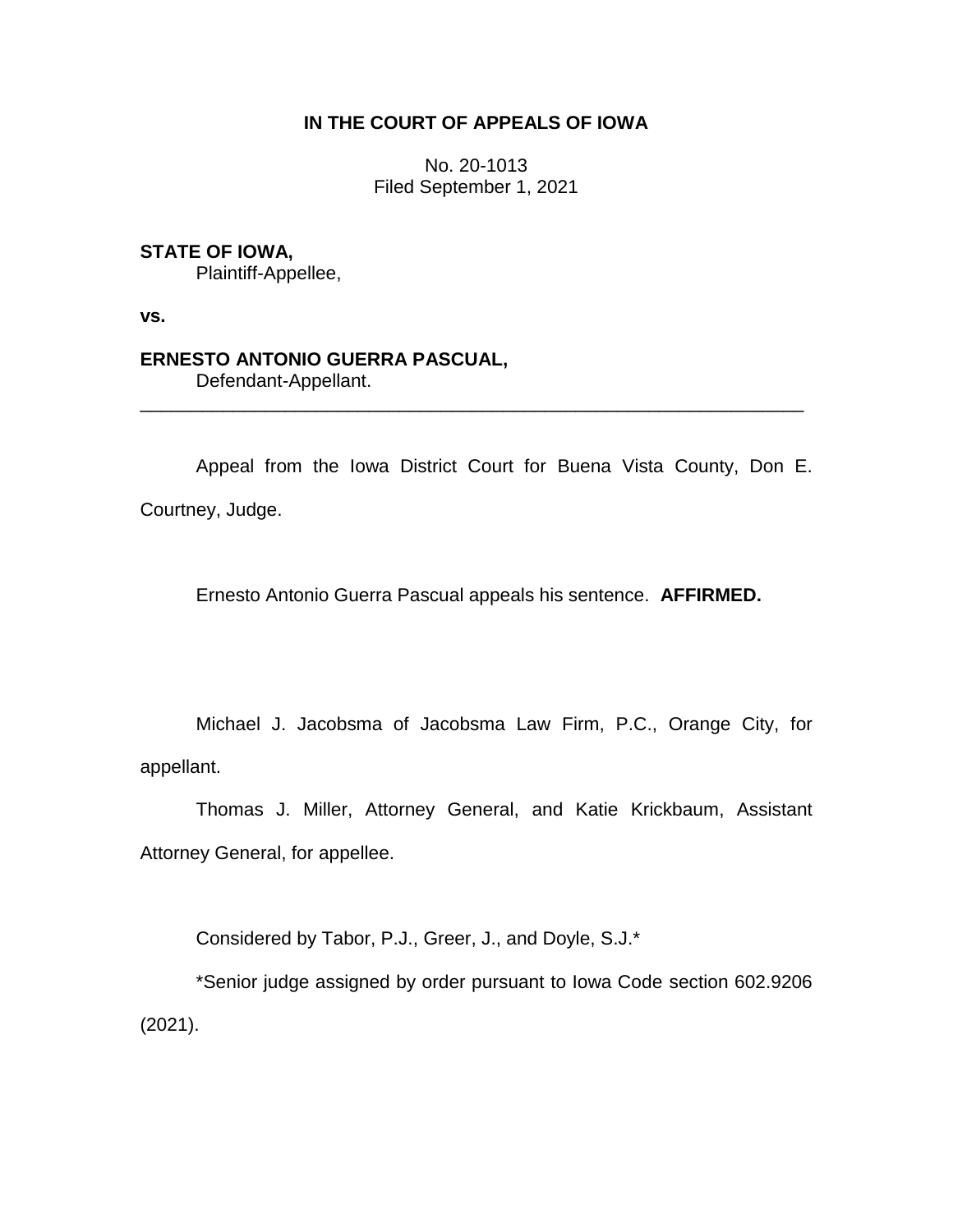### **GREER, Judge.**

 $\overline{a}$ 

Ernesto Guerra Pascual appeals his sentences following his *Alford* plea. 1 He argues the district court violated his Fifth Amendment privilege against selfincrimination under the United States Constitution and article I, section 9 of the Iowa Constitution because it considered his lack of remorse as a sentencing factor. Pascual recognizes our supreme court held that a defendant's lack of remorse is "a pertinent sentencing factor," even when a defendant maintains their innocence by entering an *Alford* plea, in *State v. Knight*, 701 N.W.2d 83, 88 (Iowa 2005). But he asks us to overturn that holding, asserting the court's reasoning in *Schmidt v. State*, 909 N.W.2d 778, 787–790 (Iowa 2018), is at odds with the holding in *Knight*. Pascual also asserts the district court erred by considering facts he claims were either not in the record or were unproven.

#### **Facts and Earlier Proceedings.**

In January 2018, Pascual's former stepdaughter accused him of sexually assaulting her multiple times over a year-long period, starting when she was eleven years old. Pascual was charged with second- and third-degree sexual abuse, two counts of lascivious acts with a child, two counts of indecent contact with a child, and first-degree harassment. He elected to enter *Alford* plea to lascivious acts with a child, a class "C" felony, and to two aggravated misdemeanors: assault with intent to commit sexual abuse and indecent contact with a child. In exchange, the State dropped the four remaining charges.

<sup>1</sup> By entering an *Alford* plea, "the defendant acknowledges the evidence strongly negates the defendant's claim of innocence and enters a [guilty] plea to avoid a harsher sentence." *Comm. on Prof'l Ethics & Conduct v. Sturgeon*, 487 N.W.2d 338, 340 (Iowa 1992).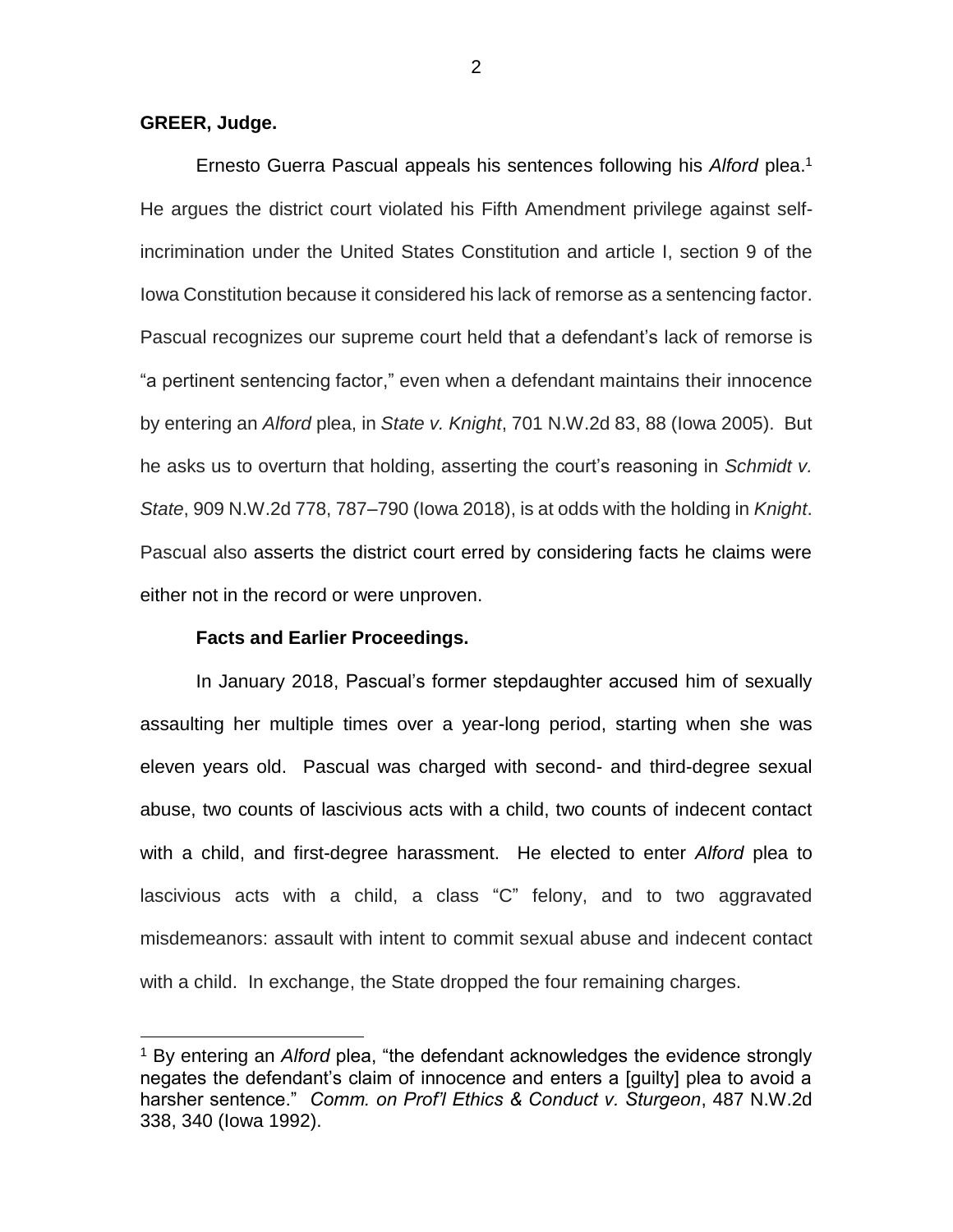Pascual appeared in the district court in December 2019 to enter his plea for lascivious acts with a child and provided a written plea to the two aggravated misdemeanors. The written plea agreement provided "[t]he parties stipulate that the entirety of the minutes of testimony may be relied upon to supplement the factual basis of the plea and may be used for consideration by the [c]ourt of aggravating or mitigating circumstances during sentencing." Additionally, the parties agreed at the plea hearing that the district court could take "judicial notice of the minutes in determining a factual basis" for Pascual's crimes. The district court engaged Pascual in a thorough colloquy before accepting his *Alford* plea and scheduled sentencing for July 2020.

At the sentencing hearing, Pascual exercised his right of allocution and denied having any sexual contact with the child. Before pronouncing the sentence, the district court stated:

In this case I'm dealing with a 12-year-old sixth grader, your stepdaughter, that I am convinced, based upon my review of the minutes of testimony, you manipulated and you were, in fact, a predator. You were in a position of power and authority over this child. And the court feels that you need to be held accountable for this behavior. The court agrees with the presentence investigation [(PSI)] reporter that you failed to have any concern or empathy for the victim in this matter and that your concern is how this impacts your life.

Pascual was sentenced to an indeterminate ten-year sentence for lascivious acts with a child, an indeterminate two-year sentence for assault with intent to commit sexual abuse, and an indeterminate two-year sentence for indecent contact with a child, all to run concurrently. Pascual was also ordered to register with the sex offender registry. He appeals.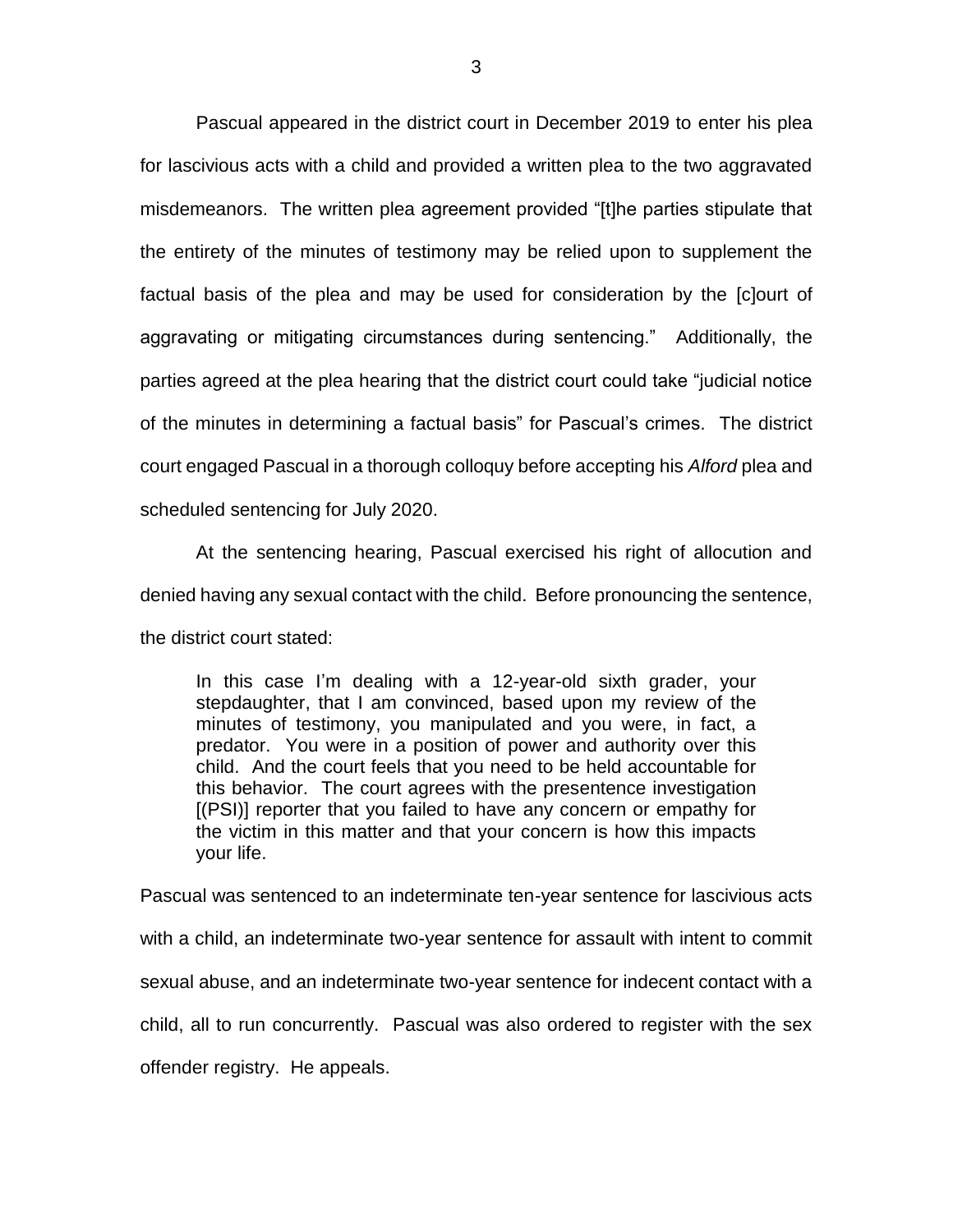## **Standard of Review.**

We review Pascual's constitutional challenge to his sentence de novo. *State v. Ragland*, 836 N.W.2d 107, 113 (Iowa 2013). We review his claim the district court considered unproven facts for abuse of discretion. *State v. Hill*, 878 N.W.2d 269, 272 (Iowa 2016). Because Pascual's sentence falls within the statutory parameters, we presume it is valid, and he must affirmatively show the district court relied on improper evidence to defeat this presumption. *State v. Hopkins*, 860 N.W.2d 550, 554 (Iowa 2015).

### **Analysis.**

Pascual challenges his sentences following an *Alford* guilty plea. Because judgment was entered against him in July 2020 and he pled guilty to crimes that are not class "A" felonies, Iowa Code section 814.6(1)(a)(3) (2020) controls Pascual's right to appeal. *See State v. Damme*, 944 N.W.2d 98, 103 n.1 (Iowa 2020). And here, Pascual has good cause to appeal. *See id.* at 104 ("We hold that good cause exists to appeal from a conviction following a guilty plea when the defendant challenges his or her sentence rather than the guilty plea."). So we consider the merits of Pascual's claims.

Pascual argues *Knight* is no longer viable in light of more recent case law, *Schmidt v. State*, 909 N.W.2d 778, 789 (Iowa 2018), which held the Iowa Constitution permits defendants that plead guilty to bring freestanding claims of actual innocence. In reaching this conclusion, the court recognized defendants sometimes plead guilty to crimes they did not commit. *Schmidt*, 909 N.W.2d at 788.Pascual reasons the holding of *Knight* runs afoul of *Schmidt* because *Knight*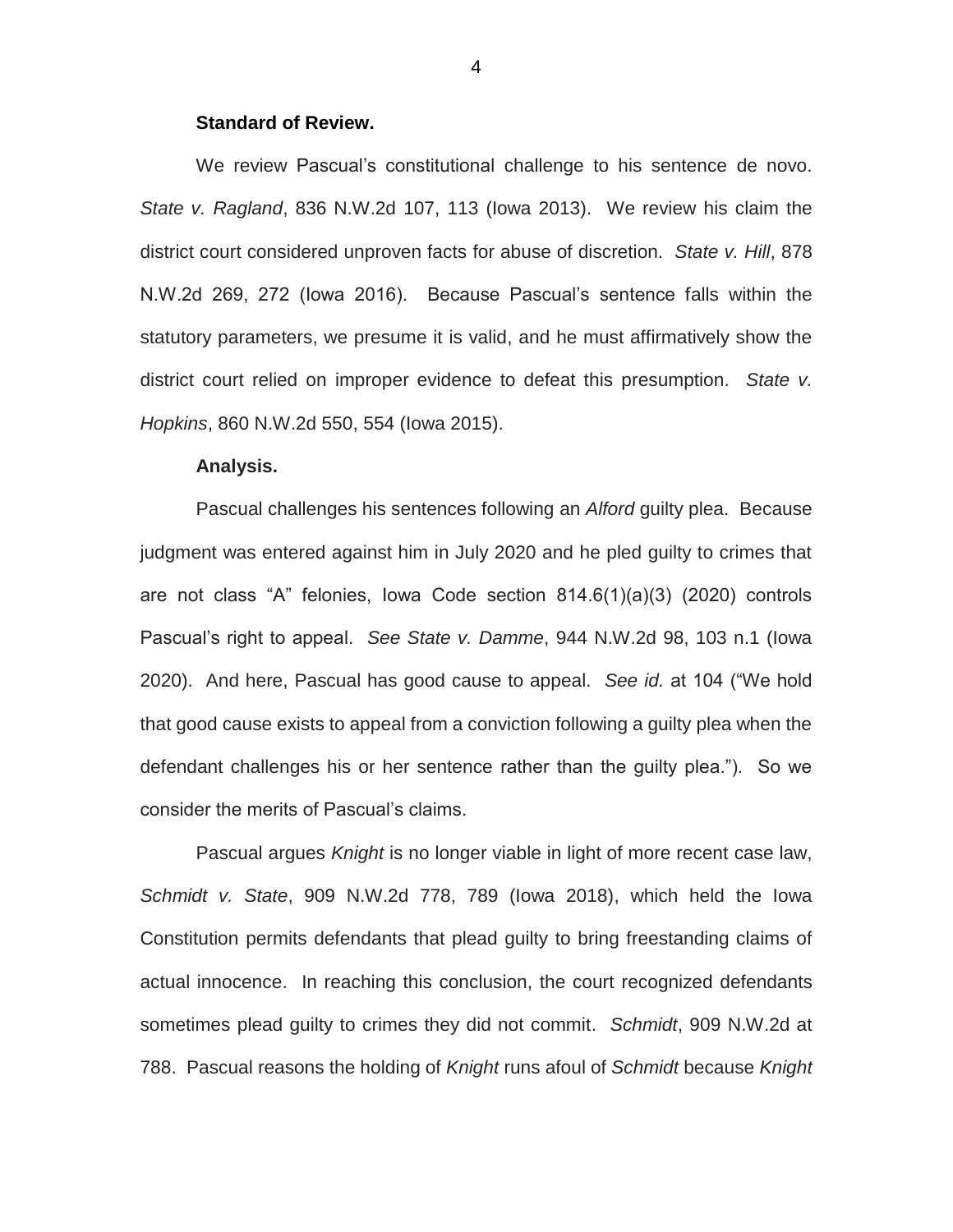allows courts to "penalize" defendants entering *Alford* pleas for showing a lack of remorse even while they maintain their innocence.

We disagree, and we decline Pascual's invitation to overturn existing precedent. First, "[g]enerally it is the role of the supreme court to decide if case precedent should no longer be followed." *State v. Miller*, 841 N.W.2d 583, 584 n.1 (Iowa 2014). And Pascual's argument against *Knight* misses the mark; the case does not stand for the proposition that defendants may be penalized at sentencing for maintaining their innocence. Instead, it allows sentencing courts to "find[] a lack of remorse based on facts other than the defendant's failure to plead guilty. A defendant's lack of remorse can be discerned 'by any admissible statement made by the defendant pre-trial, at-trial, or post-trial,' or by 'other competent evidence properly admitted at the sentencing hearing.'" *Knight*, 701 N.W.2d at 87 (quoting *State v. Shreves*, 60 P.3d 991, 996 (Mont. 2005)). We see no conflict between the holdings of *Knight* and *Schmidt*. Noting "strong evidence of actual guilt," the district court based its finding that Pascual lacked remorse on the PSI report, the minutes of testimony, and Pascual's own statements to the court. The district court gleaned from the PSI that Pascual seemed focused on how the case impacted him rather than the child. Thus, it was not improper to consider lack of remorse as a factor in imposing Pascual's sentence.

Pascual fashions an additional but similar claim, asking us to overturn *Knight* and hold "using lack of remorse as a sentencing factor when the defendant maintains his innocence is a violation of [the] privilege against self-incrimination as well as the same privilege under Article I Section 9 of the Iowa Constitution." Pascual postures he was "penalized" for maintaining his innocence via an *Alford*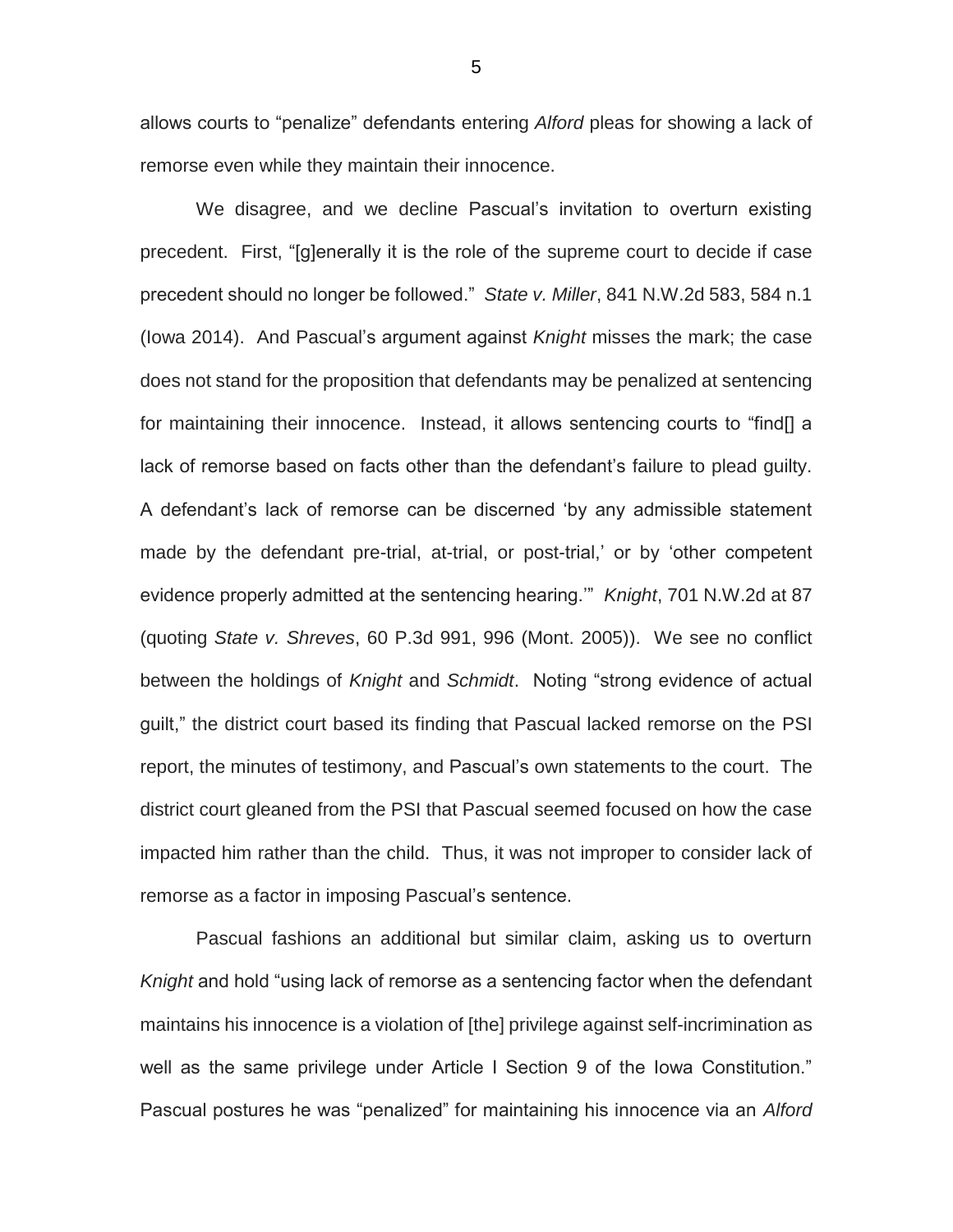plea because the district court could have suspended his sentences but chose not to because of his lack of remorse.

He relies on *Brown v. State* to bolster his argument, a case that is easily distinguishable from the facts here. 934 P.2d 235 (Nev. 1997). In *Brown*, the sentencing court told the defendant, who was found guilty at trial, that "it was going to make a 'big' difference in the length of the sentence whether [he] was finally going to admit his guilt or if he was going to maintain his innocence" before it sentenced him to the maximum penalties. 934 P.2d at 240. The Nevada Supreme Court held that "[r]equiring [the defendant] to either express remorse or receive a harsher sentence violated [his] Fifth Amendment rights and constituted an abuse of discretion." *Id.* at 246. But the district court here made no such coercive statements, and there is nothing in the record indicating the district court declined to suspend Pascual's sentences based solely on his refusal to admit guilt or show remorse. Pascual's lack of remorse was only one factor in the sentencing decision; the district court also stated

[t]he court has chosen the sentence it has because it does feel that it provides the maximum opportunity for the defendant's rehabilitation, that it does protect the community from further offenses by this defendant and others, and the nature of the offense committed *along with those other reasons cited in the record earlier.*

(Emphasis added.) We find no violation of Pascual's privilege against selfincrimination and decline his invitation to overturn *Knight*.

For his final claim, Pascual accuses the district court of considering unproven facts contained in the minutes of testimony in its sentencing determination. Specifically, he takes issue with two facts that were accepted as